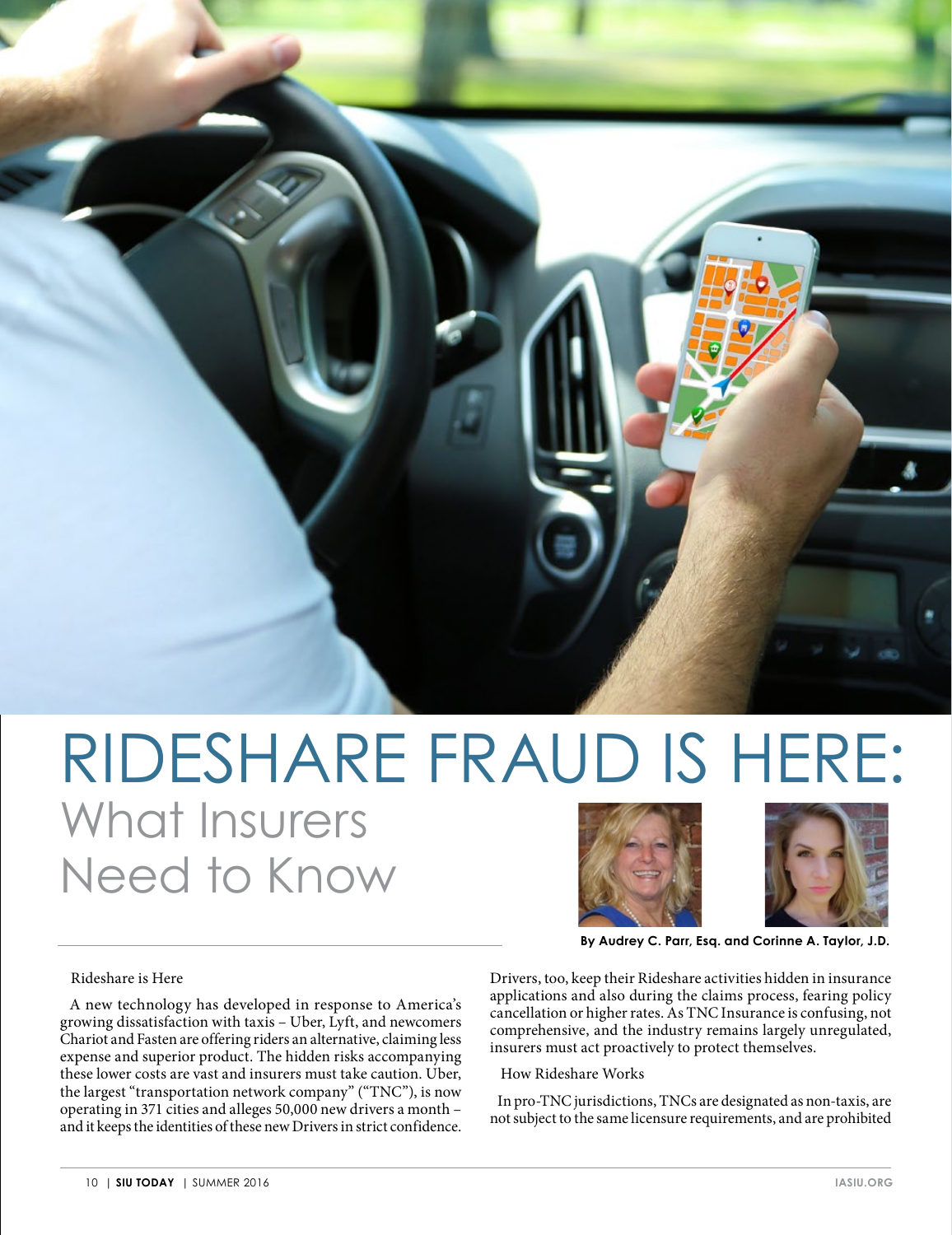from picking up hailing fares. Drivers and Riders connect with each other using a TNC cell phone application for "Pre-Arranged Rides." Drivers are independent contractors, and both Drivers and Riders, in their use of the App, disclaim liability against the TNC: Drivers hold the TNC harmless for all claims; Riders agree the TNC is not liable for damages. These disclaimers, in addition to gaps created by TNC insurance, produce extensive opportunity for fraud.

"We will not pay or defend…for accidents while your auto is being used as, or is available for use as, a public or livery conveyance, including a vehicle for hire though a ride-sharing program [or TNC]."

## How TNC Insurance promotes PAP fraud

 TNC Insurance coverage varies by the "Period" a Driver is in when an accident occurs. Offline, when the TNC App is OFF, the Driver is covered by his Personal Auto Policy ("PAP"). Period 1, when the App is ON but the Driver is without passenger, TNC Insurance affords state minimum coverage (Uber's coverage is secondary; Lyft's is primary.) Periods 2 and 3, when the Driver has been matched and is En Route to pick up, and when a Rider has entered the vehicle, respectively, TNC Insurance affords primary coverage of \$1 Million liability and contingent Collision.

Issues with this seemingly straight-forward schematic include:

- A. Drivers intentionally turning off their App after an accident to claim:
	- a. Lower-deductible collision coverage under a PAP
	- b. PIP coverage for Driver under a PAP
- B. Drivers losing TNC coverage for:
	- a. Picking up a hailing passenger
	- b. Operation outside of "applicable laws" (Drivers are not policy holders, but Additional Insureds: any violation of the TNC contract may void coverage. This is particularly important as Drivers regularly operate in unlawful areas)
- C. Collisions in Periods 1 & 2 occur without a passenger, prompting Drivers to submit claims under PAPs because:
	- a. Uber's Period 1 coverage is secondary
	- b. Fear of losing a job with TNC
	- c. Driver's ease and time
	- d. Insurers do not ask about potential TNC activities
- D. Periods 2 and 3 afford primary coverage, but:
	- a. TNC policy does not afford PIP/MedPay for Driver
	- b. TNC Collision deductibles are much higher than most PAP deductibles (Uber's deductible is \$1,000; Lyft's is \$2,500)

In addition, TNC Drivers regularly omit TNC activities in their

PAP applications to be afforded PAP coverage. SIUs should also be aware of the risks of double dipping against both the TNC and the PAP, as well as staged accidents and jump-ins. As Drivers and Riders are matched due to GPS proximity, staged accidents and jump-ins are easily arranged, and TNC documentation can be used to provide manufactured evidence for "paper" accidents.

Industry and Legislative Reactions to TNCs

 Typical livery exclusions must be changed to protect insurers sufficiently as, traditionally, there is no BI or PIP livery exclusions, and UM is only capped not denied. Further, the term "livery" is often not specifically defined in a PAP, leaving room for interpretation of this "non-taxi" activity.



 Some jurisdictions have attempted to rewrite livery exclusions. The language reported to be included in the upcoming Massachusetts Advisory Policy reads, "We will not pay or defend…for accidents while your auto is being used as, or is available for use as, a public or livery conveyance, including a vehicle for hire though a ride-sharing program [or TNC]." While this type of language provides a much clearer basis for denial of coverage, it still does not address Driver fraud.